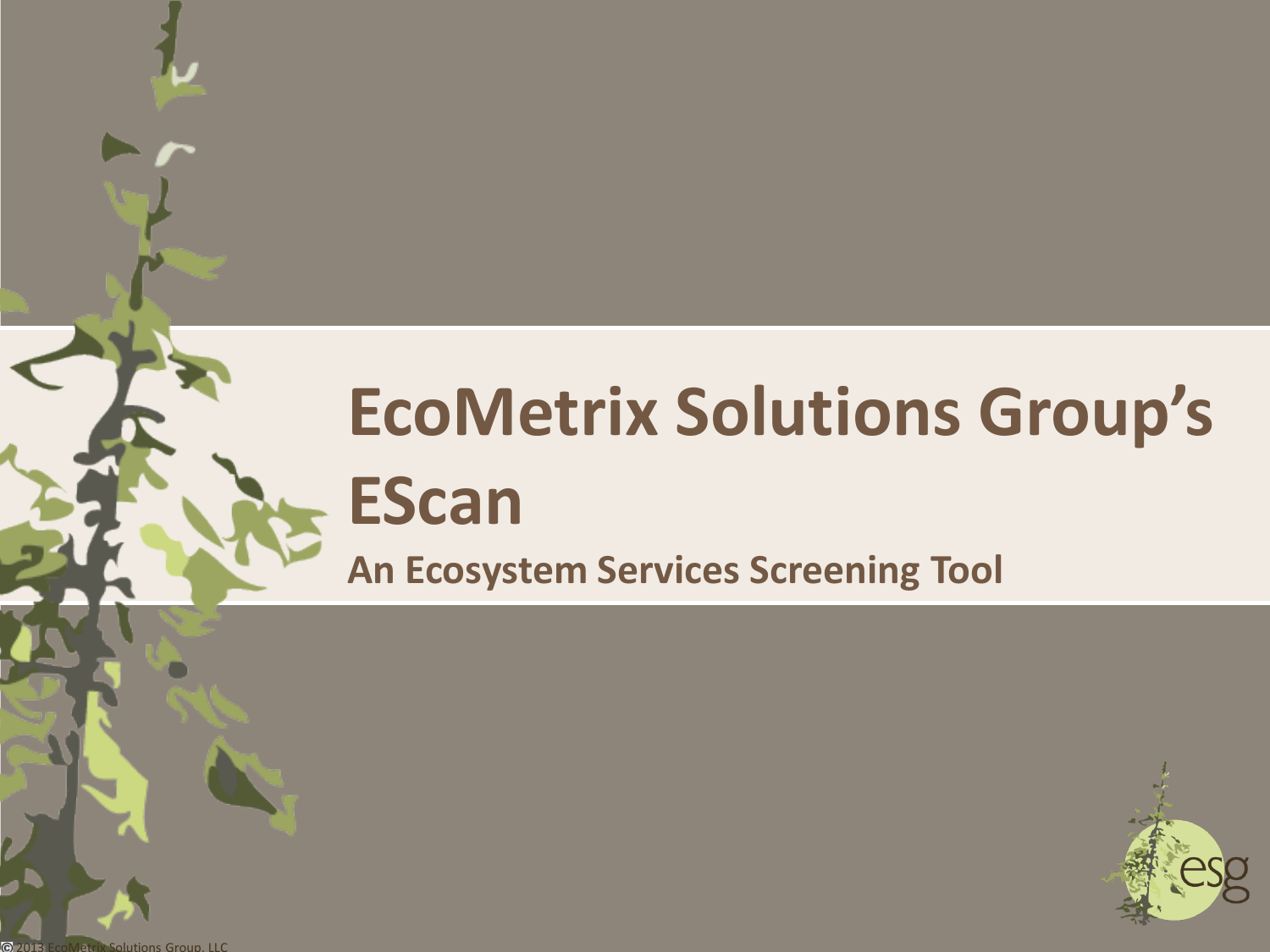# Context Appropriate Tool Selection

| <b>Desired</b><br><b>Certainty</b> | <b>Level of Risk</b><br><b>Acceptable</b> | <b>Analysis Effort - Ecosystem</b><br><b>Services Production</b> | <b>Analysis Effort - Stakeholder</b><br><b>Engagement</b> |
|------------------------------------|-------------------------------------------|------------------------------------------------------------------|-----------------------------------------------------------|
| Very high                          | Low                                       | <b>Functional Assessment (EcoMetrix)</b>                         | <b>Stakeholder Collaboration (EPLUS)</b>                  |
| <b>High</b>                        | Moderate                                  | <b>Functional Assessment (EcoMetrix)</b>                         | Stakeholder Interviews                                    |
| Moderate                           | Moderate                                  | Rapid Assessment (EcoMetrix)                                     | <b>Inferred from Existing Studies</b>                     |
| Low-Moderate                       | Moderate                                  | Desktop (EcoMetrix)                                              | <b>Inferred from Existing Studies</b>                     |
| Low-Moderate                       | High                                      | Screening Evaluation (EScan)                                     | <b>Publicly Available Data</b>                            |



The colored dots represent analysis formats that can be stand-alone or that can be used as building blocks when engaged in a design or approval process that requires increasing levels of analysis rigor during the life of a project.

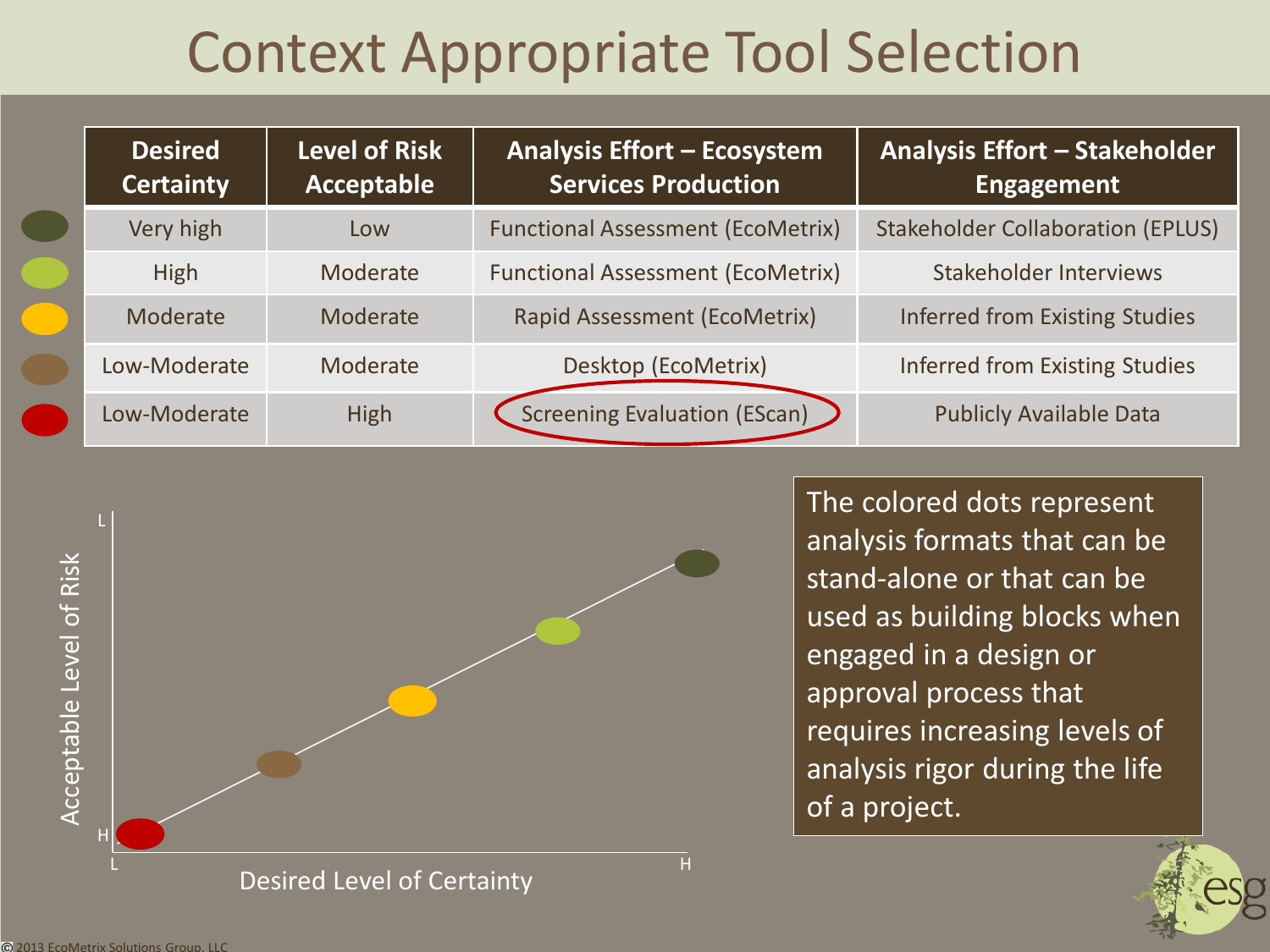# EScan Highlights

- Ecosystem services screening tool
- Context: designed around a "no-net-loss of ecosystem services" threshold – tied to project activities
- Site information completed by Applicant
- Reviewer evaluates project risk
- All inputs selected from drop-down boxes
- Data bases and scoring tables are "behind the scenes" for ease of use, but available for transparency

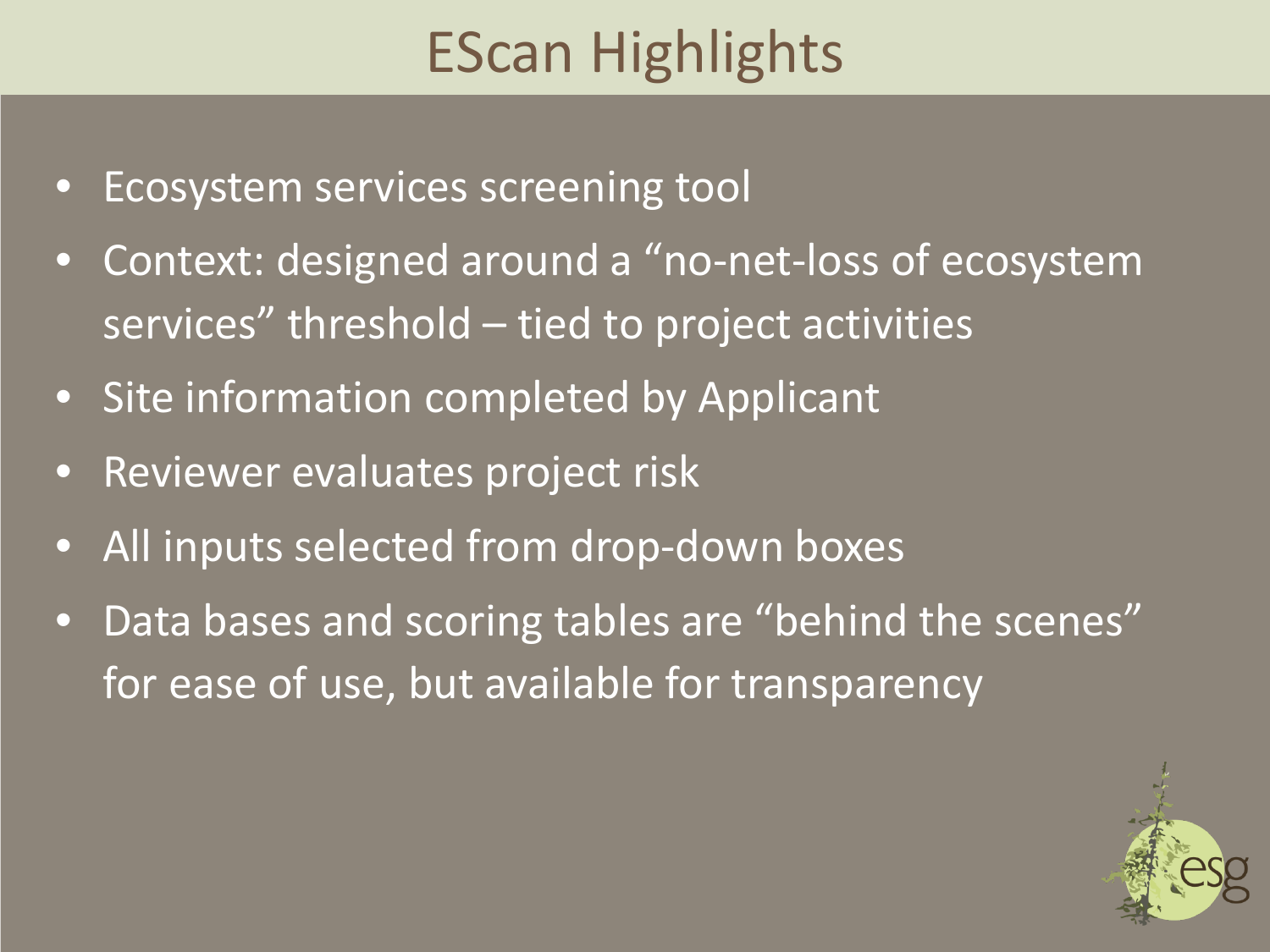# What Does the Final EScan Report Look Like?

| <b>Applicant</b>                                                                       |                 |                                                                             |                                                                                                            |                                                                                                                          |                                                                               |  |  |  |  |
|----------------------------------------------------------------------------------------|-----------------|-----------------------------------------------------------------------------|------------------------------------------------------------------------------------------------------------|--------------------------------------------------------------------------------------------------------------------------|-------------------------------------------------------------------------------|--|--|--|--|
| <b>Impact of Project Design</b><br><b>Service</b><br>(w/Avoidance and<br>Minimization) |                 | <b>Effect of Available</b><br><b>On-site Mitigation</b><br><b>Options</b> ? | <b>Consequences of</b><br><b>Service Flow</b><br><b>Interruption on Local</b><br><b>Ecosystem/Society?</b> | <b>Consequences of</b><br><b>Service Flow</b><br>Interruption on<br><b>Regional/ Global</b><br><b>Ecosystem/Society?</b> | <b>Potential for</b><br><b>Significant</b><br>Cumulative Impacts <sub>2</sub> |  |  |  |  |
| Food (Fisheries)                                                                       | Neutral         | Net gain                                                                    | High                                                                                                       | <b>None</b>                                                                                                              | Moderate                                                                      |  |  |  |  |
| Food (Agriculture)                                                                     | Negative        | Net loss                                                                    | High                                                                                                       | <b>None</b>                                                                                                              | Very high/Unknown                                                             |  |  |  |  |
| Fresh Water                                                                            | Neutral         | Neutral                                                                     | High                                                                                                       | Low                                                                                                                      | High                                                                          |  |  |  |  |
| <b>Climate Regulation</b>                                                              | <b>Negative</b> | Net loss                                                                    | Very low                                                                                                   | Low                                                                                                                      | Very high/Unknown                                                             |  |  |  |  |
| <b>Water Regulation</b>                                                                | Neutral         | Neutral                                                                     | High                                                                                                       | Moderate                                                                                                                 | High                                                                          |  |  |  |  |
| Biodiversity                                                                           | <b>Negative</b> | Net loss                                                                    | Moderate                                                                                                   | Low                                                                                                                      | High                                                                          |  |  |  |  |

|                                                                                                              |                                                            | <b>Reviewer</b>                                 |                                                                                         |                                                    |                                     |
|--------------------------------------------------------------------------------------------------------------|------------------------------------------------------------|-------------------------------------------------|-----------------------------------------------------------------------------------------|----------------------------------------------------|-------------------------------------|
| <b>Ability to Achieve No-Net-</b><br><b>Loss by Incorporating</b><br><b>Additional Offset</b><br>Strategies? | <b>Confidence in No-Net-</b><br><b>Loss Determination?</b> | Data Gaps/ Additional<br><b>Analysis Needs?</b> | <b>Additional Potential</b><br><b>Impact Reduction and</b><br><b>Offset Strategies?</b> | <b>SERVICE</b><br><b>SCREENING</b><br><b>SCORE</b> | <b>Screening</b><br><b>Decision</b> |
| Very high                                                                                                    | Very high                                                  | <b>Technical studies</b>                        | Off-site, in kind                                                                       | 51                                                 | Monitor                             |
| Moderate                                                                                                     | High                                                       | Stakeholder input                               | Off-site, in kind                                                                       | 26                                                 | Investigate                         |
| High<br>High                                                                                                 |                                                            | <b>Technical studies</b>                        | Off-site, in kind                                                                       | 36                                                 | Investigate                         |
| None/Unknown                                                                                                 | Moderate                                                   | <b>Technical studies</b>                        | Negotiated variance                                                                     | 20                                                 | <b>Prioritize</b>                   |
| High<br>Moderate                                                                                             |                                                            | <b>Mapping</b>                                  | Off-site, out of kind                                                                   | 32                                                 | Investigate                         |
| High                                                                                                         | High                                                       | Other                                           | Off-site, in kind                                                                       | 28                                                 | Investigate                         |

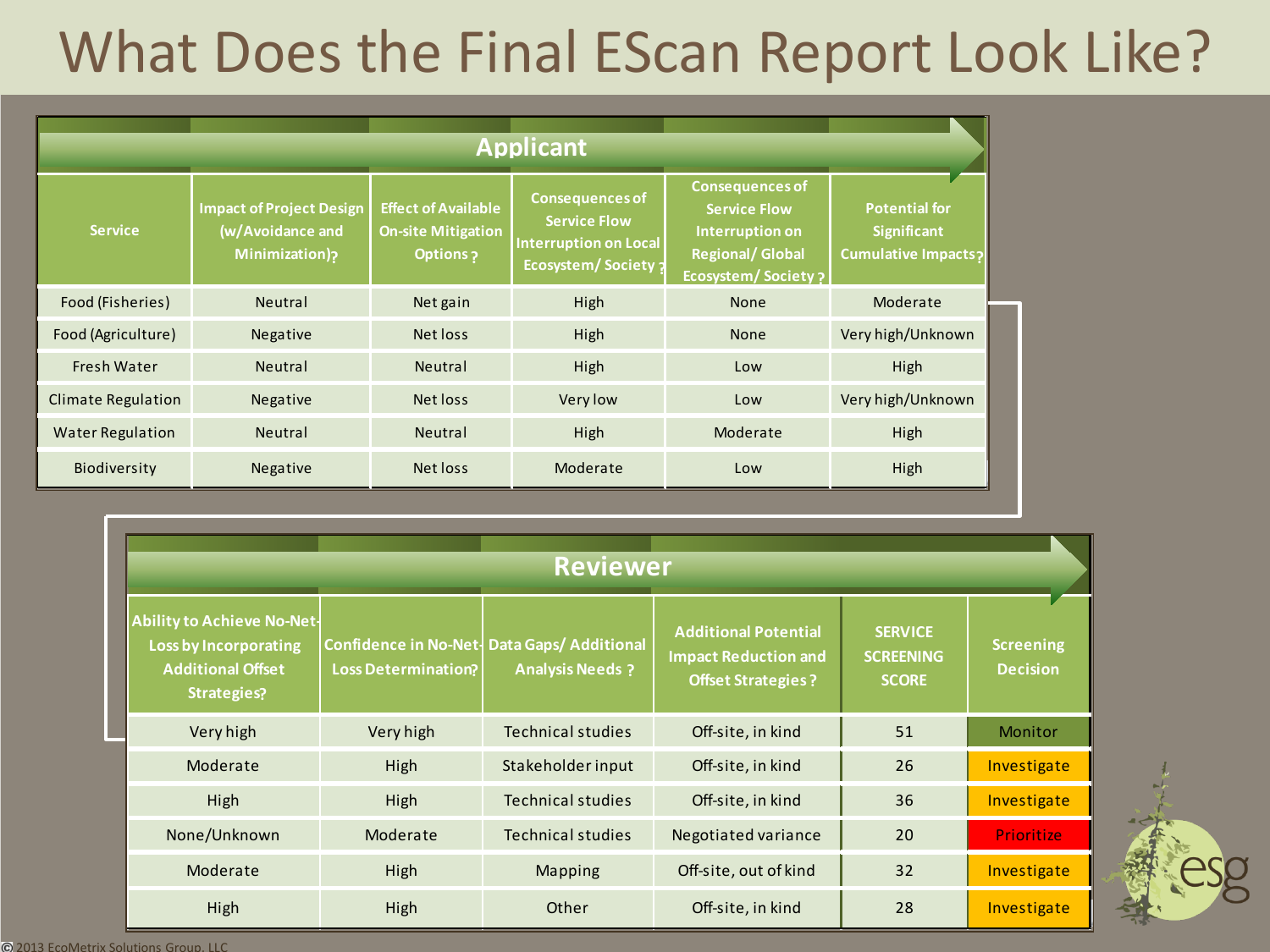# How Does the Final Report Get Populated?

| <b>Applicant</b>          |                                                                        |                                                                             |                                                                                                     |                                                                                                                                |                                                                         |  |  |  |  |
|---------------------------|------------------------------------------------------------------------|-----------------------------------------------------------------------------|-----------------------------------------------------------------------------------------------------|--------------------------------------------------------------------------------------------------------------------------------|-------------------------------------------------------------------------|--|--|--|--|
| <b>Service</b>            | <b>Impact of Project Design</b><br>(w/Avoidance and<br>Minimization) ? | <b>Effect of Available</b><br><b>On-site Mitigation</b><br><b>Options</b> ? | <b>Consequences of</b><br><b>Service Flow</b><br><b>Interruption on Local</b><br>Ecosystem/Society? | <b>Consequences of</b><br><b>Service Flow</b><br><b>Interruption on</b><br><b>Regional/Global</b><br><b>Ecosystem/Society?</b> | <b>Potential for</b><br><b>Significant</b><br><b>Cumulative Impacts</b> |  |  |  |  |
| Food (Fisheries)          | <b>IVCULID</b>                                                         | Net gain                                                                    | High                                                                                                | <b>None</b>                                                                                                                    | Moderate                                                                |  |  |  |  |
| Food (Agriculture)        | Negative                                                               | Net loss                                                                    | High                                                                                                | <b>None</b>                                                                                                                    | Very high/Unknown                                                       |  |  |  |  |
| Fresh Water               | Neutral                                                                | Neutral                                                                     | High                                                                                                | Low                                                                                                                            | High                                                                    |  |  |  |  |
| <b>Climate Regulation</b> | <b>Negative</b>                                                        | Net loss                                                                    | Very low                                                                                            | Low                                                                                                                            | Very high/Unknown                                                       |  |  |  |  |
| <b>Water Regulation</b>   | Neutral                                                                | Neutral                                                                     | High                                                                                                | Moderate                                                                                                                       | High                                                                    |  |  |  |  |
| Biodiversity              | <b>Negative</b>                                                        | Net loss                                                                    | Moderate                                                                                            | Low                                                                                                                            | High                                                                    |  |  |  |  |

The following slides depict how the Applicant answers the first question and how "behind the scenes" databases are used to provide the outputs shown on this table. A similar process exists for each question included in the Applicant and Reviewer portions of the Report. **First Question**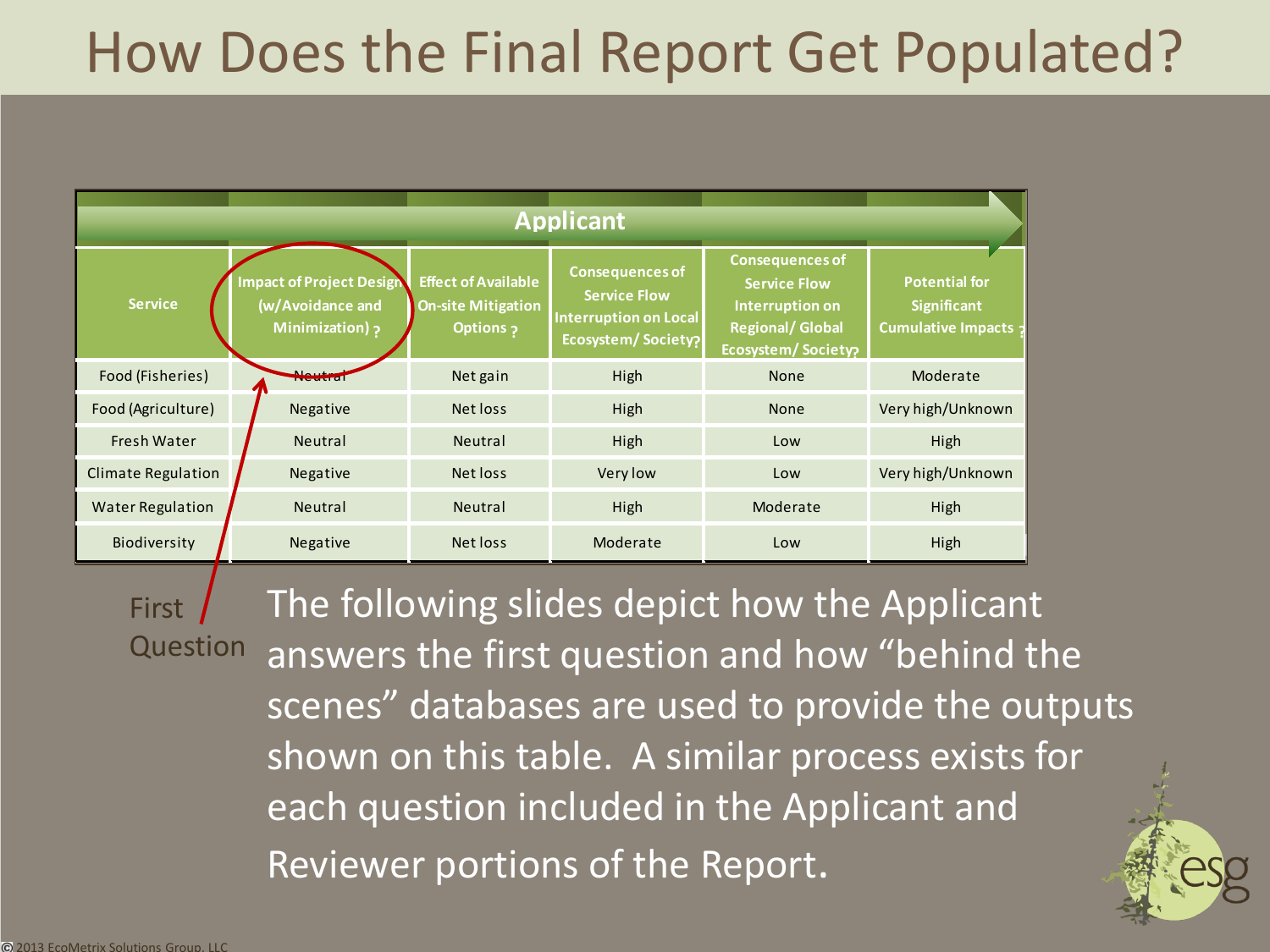# What Information Does the Applicant Need?

- Site map and/or air photo
- List of project development activities (e.g. clearing, grading, etc.)
- Site design/concept plan that identifies footprint activity areas, overlain on site map



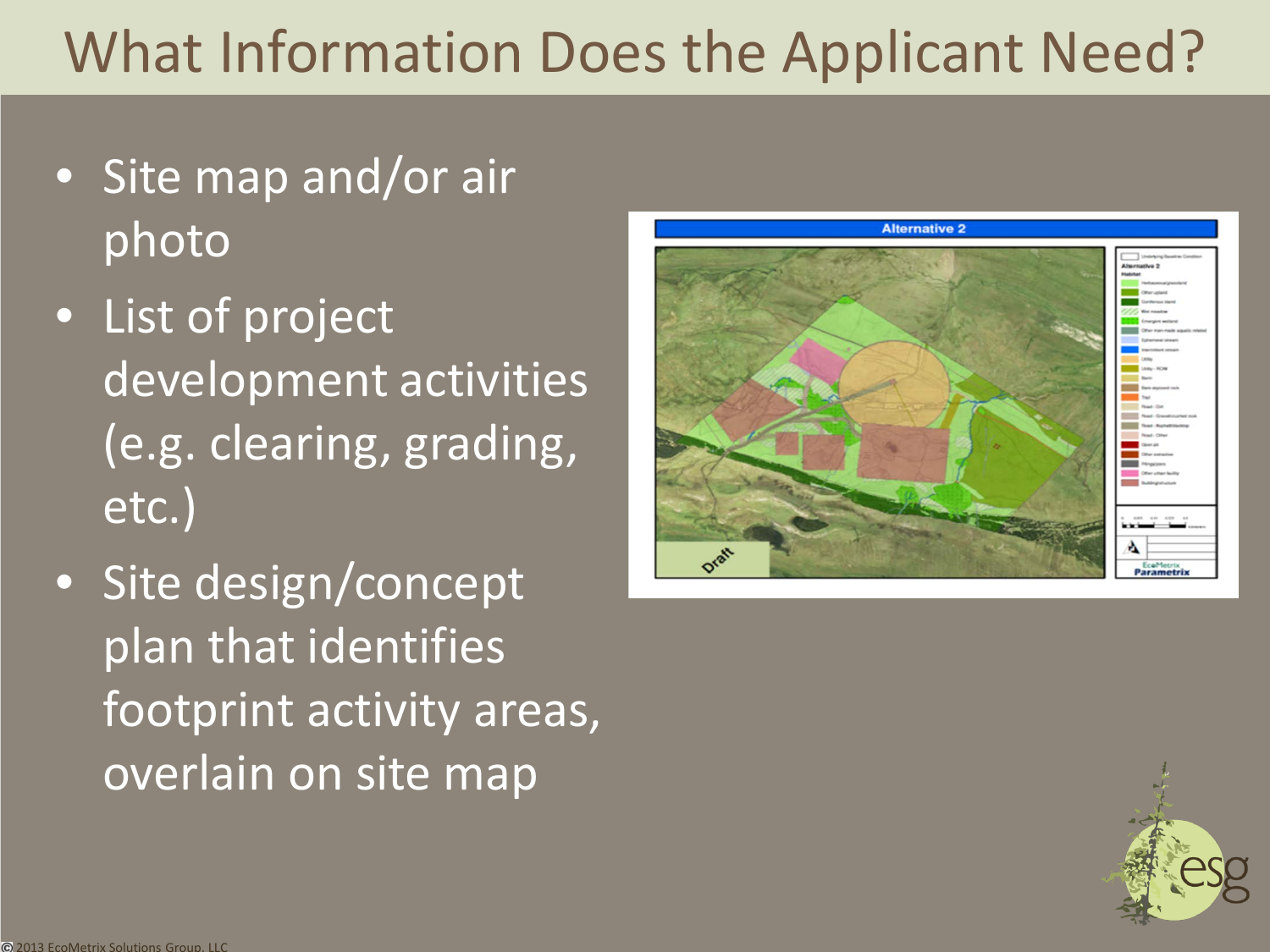## What Does the Applicant Do?

- Answer spreadsheet questions using guidance document Example: Question #1: Impact of Project Design
	- Identify whether each development activity will reduce, increase, or have no effect on the net amount (area) of key site attributes present – can be done with or without GIS, as long as it is possible to measure area
	- Select appropriate response from drop-down list the system does the rest (see next 2 slides)

| <b>Activity</b>             | <b>Ground Cover</b><br>(Herbaceous) | <b>Shrub Cover</b>          | <b>Tree Cover</b>           |  |
|-----------------------------|-------------------------------------|-----------------------------|-----------------------------|--|
| Clearing/grading            | Reduce $\blacktriangledown$         | Reduce $\blacktriangledown$ | Reduce $\blacktriangledown$ |  |
| Fill placement              | Reduce $\blacktriangledown$         | No Change                   | No Change                   |  |
| Planting                    | Increase                            | No Change                   | Increase                    |  |
| Net Change (Area-<br>Based) | Loss                                | Loss                        | Gain                        |  |

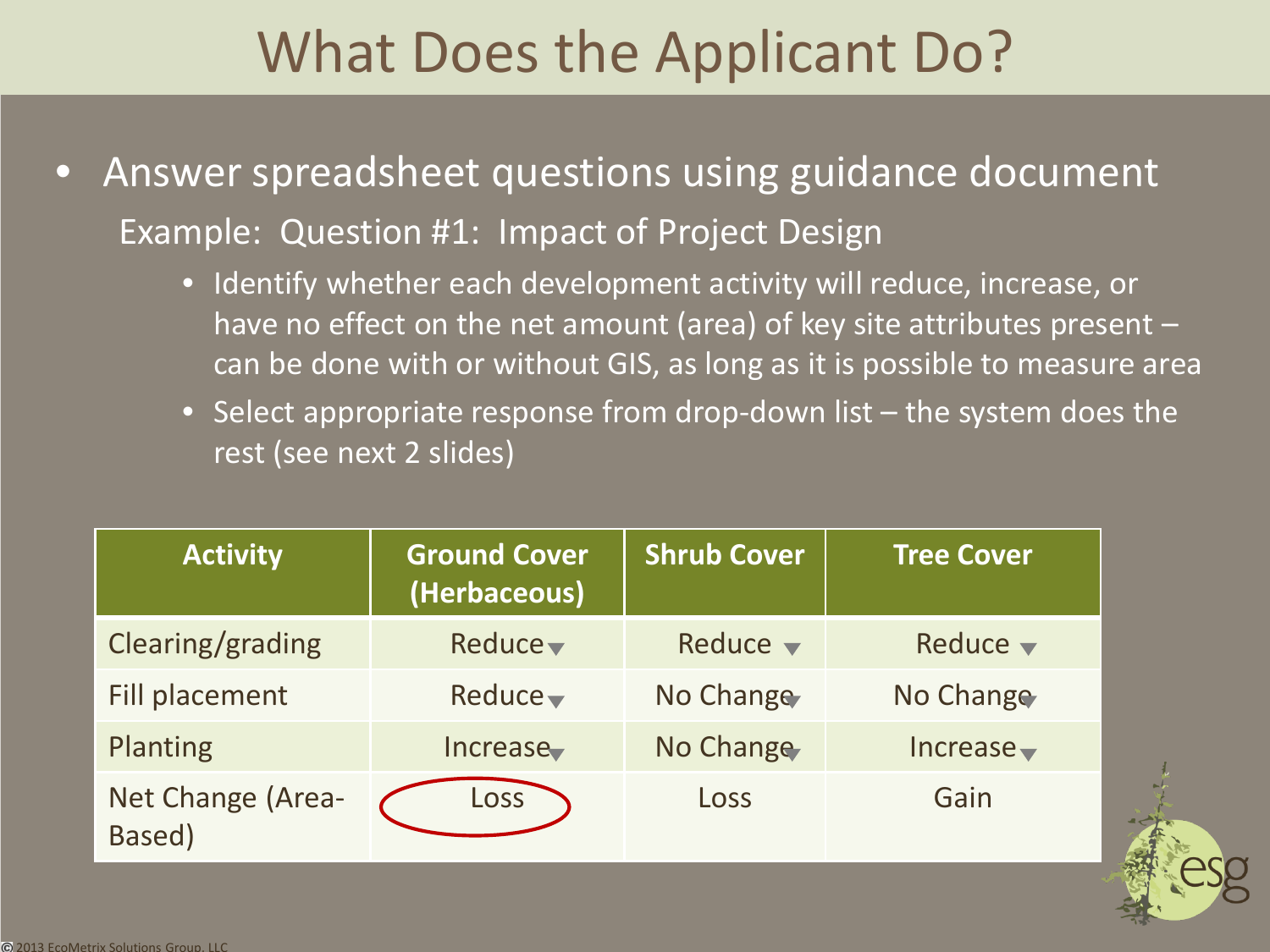# What Happens Behind the Scenes?

| <b>Activity</b>           |                                   | <b>Ground Cover</b><br>(Herbaceous)                                   |                    | <b>Shrub Cover</b>                  |                                          | <b>Tree Cover</b>                      |                                            |  |                      |
|---------------------------|-----------------------------------|-----------------------------------------------------------------------|--------------------|-------------------------------------|------------------------------------------|----------------------------------------|--------------------------------------------|--|----------------------|
| Clearing/grading          |                                   | Reduce                                                                |                    |                                     | Reduce                                   |                                        | Reduce                                     |  |                      |
| <b>Fill placement</b>     |                                   | Reduce                                                                |                    |                                     | No Change                                |                                        | No Change                                  |  |                      |
| Planting                  |                                   | Increase                                                              |                    |                                     | No Change                                |                                        | Increase                                   |  |                      |
| Net Change (Area-Based)   |                                   | Loss                                                                  |                    |                                     | Loss                                     |                                        | Gain                                       |  |                      |
| <b>Attribute</b>          | <b>Affected Abiotic Functions</b> |                                                                       |                    |                                     | <b>Affected Biotic Functions</b>         |                                        |                                            |  |                      |
| Ground cover (herbaceous) |                                   | Erosion control, filtration, infiltration, e.c                        |                    |                                     |                                          | Small and large mammal support, etc    |                                            |  |                      |
| Shrub cover               |                                   | Atmospheric cleansing, evaporation, soil stability,<br>etc            |                    |                                     |                                          | Raptor support, songbird support, etc  |                                            |  |                      |
| Tree cover                |                                   | Carbon sequestration, erosion control, landscape<br>connectivity, etc |                    |                                     |                                          | Bat support, large mammal support, etc |                                            |  |                      |
|                           |                                   |                                                                       |                    |                                     |                                          |                                        |                                            |  |                      |
| <b>Function</b>           |                                   | <b>Affected Provisioning</b><br>Svcs.                                 |                    | <b>Affected Regulating</b><br>Svcs. | <b>Affected</b><br><b>Cultural Svcs.</b> |                                        | <b>Affected</b><br><b>Supporting Svcs.</b> |  | <b>Behind</b><br>the |
| Atmospheric cleansing     | Air quality                       |                                                                       | Climate Regulation |                                     | Aesthetic<br>values                      |                                        |                                            |  | scenes               |
| Infiltration              |                                   | Fresh water                                                           |                    | Natural hazard<br>mitigation        |                                          |                                        | Soil formation                             |  |                      |
| Groundwater recharge      |                                   | Fresh water                                                           |                    | Water regulation                    | Recreation                               |                                        | Biodiversity<br>support                    |  |                      |
| Erosion control           |                                   | Fisheries                                                             |                    | Natural hazard<br>mitigation        | Cultural<br>heritage                     |                                        | Biodiversity<br>support                    |  |                      |

2013 EcoMetrix Solutions Group, LLC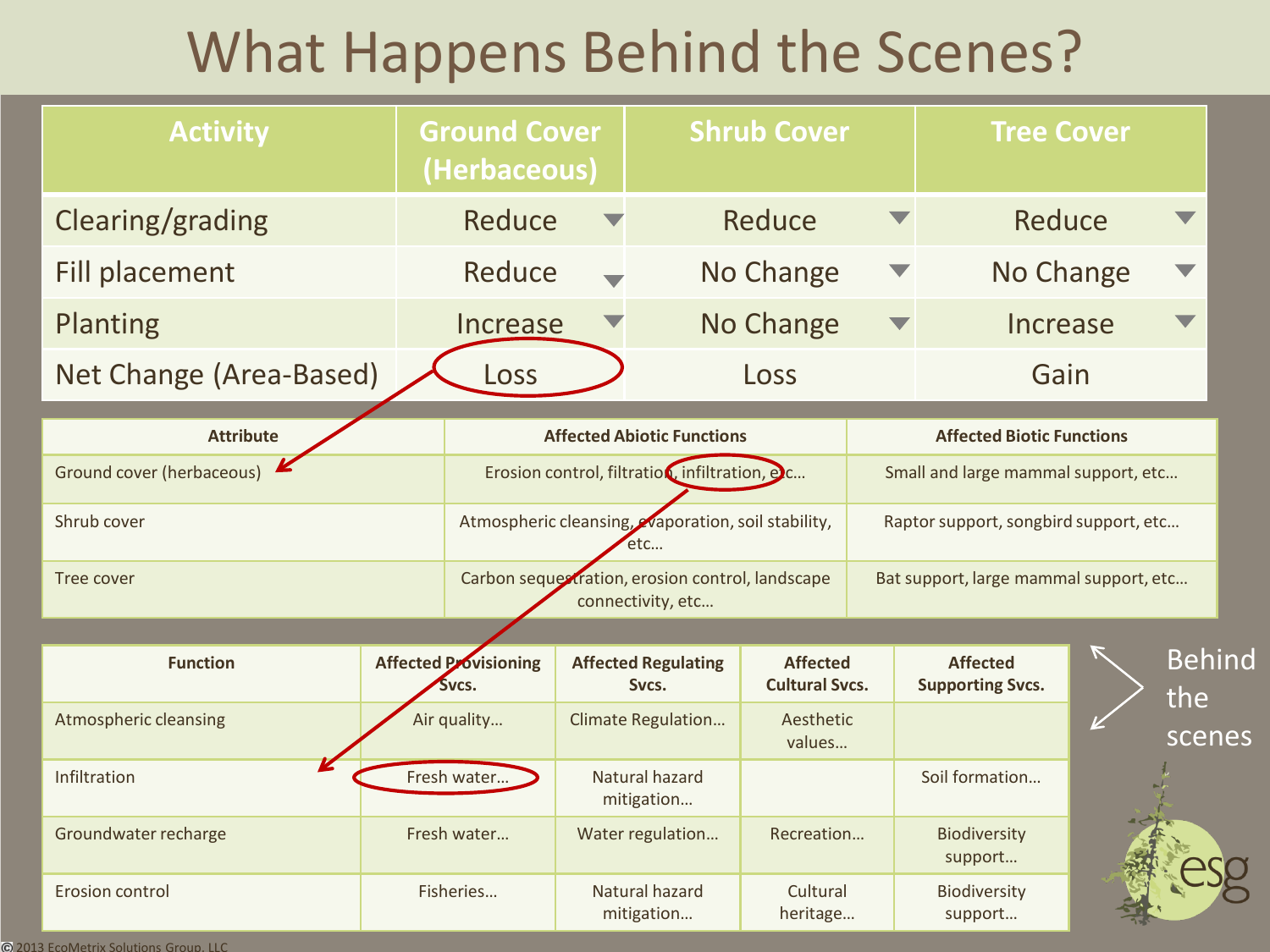### What Happens Behind the Scenes (cont.)?

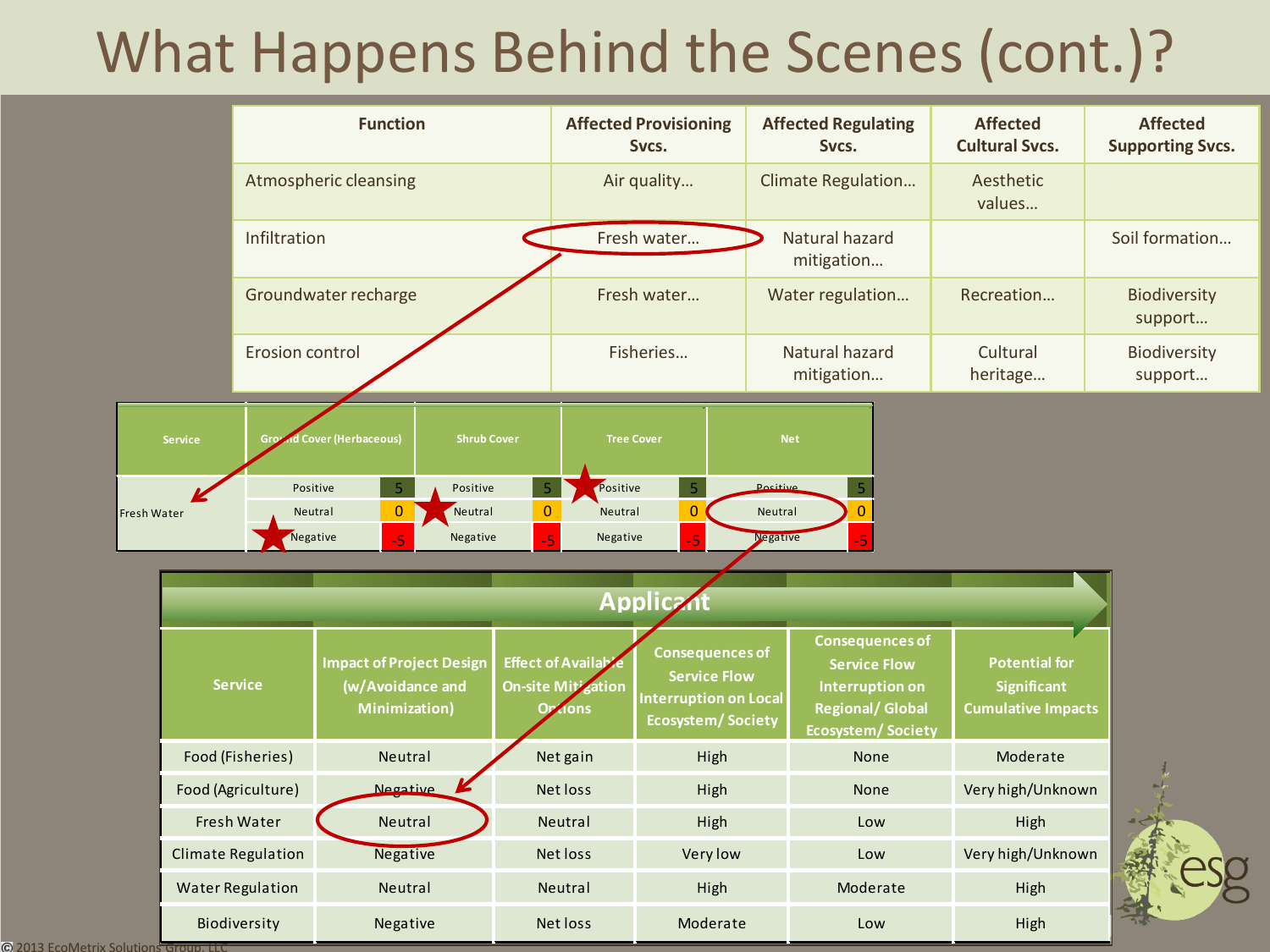#### What Does the Reviewer Do?

- Review Applicant's responses
- Complete Reviewer's portion of workbook:
	- Evaluate ability to achieve no-net loss and document confidence level
	- Identify data gaps/additional analysis needed (select from drop-down lists)
	- If net loss is anticipated, use database to identify additional potential impact reduction and offset strategies
- Incorporate screening decision outputs into project plan



2013 EcoMetrix Solutions Group, LLC